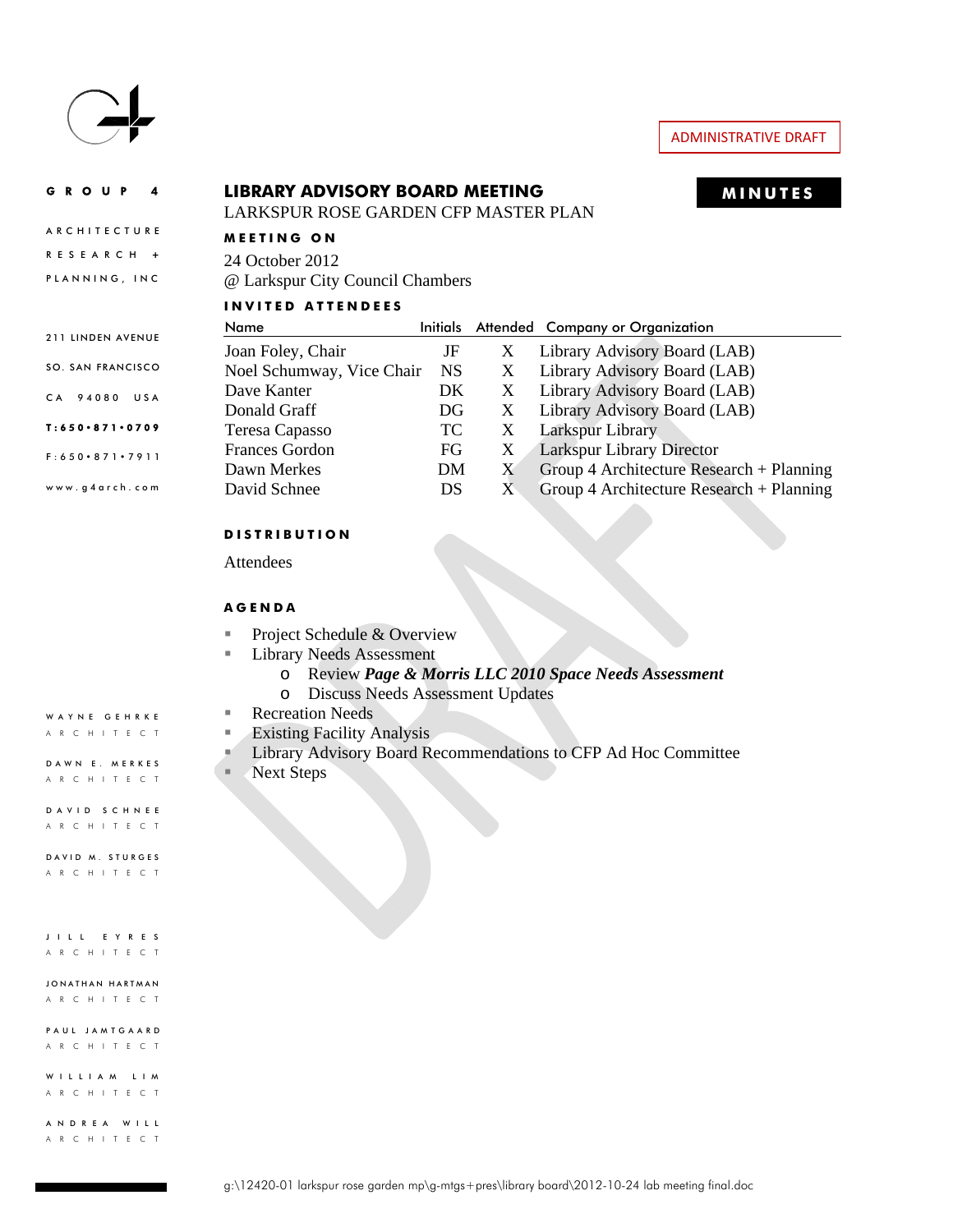

#### **A LIBRARY ADVISORY BOARD who status**

## A1 PROJECT SCHEDULE & OVERVIEW

#### 1.01 **Project Schedule & Work Plan**

 DM reviewed the Rose Garden Master Plan project schedule and work plan with the Library Advisory Board.

## A2 LIBRARY NEEDS ASSESSMENT

#### 1.02 **Review Needs Assessment**

- DS reviewed the Library Needs Assessment with the Library Advisory Board.
	- i. Decrease PCs and replace with laptops.
	- ii. Consider adding a digital lab.
	- iii. Shared programming and or technology space.
	- iv. Consider outdoor seating/program space

#### A3 NEEDS & EXISTING FACILITY ANALYSIS

#### 1.03 **Heritage & Preservation Needs**

 The Library Advisory Board requested a summary of the focus group meeting with the Heritage & Preservation Board.

#### 1.04 **Need New Library**

 Dave suggested that the presentations to the community reiterate the need for a new library.

#### A4 LIBRARY ADVISORY BOARD RECOMMENDATION

## 1.05 **The Library Advisory Board unanimously passed the following motions/recommendations:**

- We reaffirm the Needs Assessment completed by Page & Morris LLC in 2010 (Space Needs Assessment was submitted in Oct. 2010) with the suggested updates from September 2012.
- We are in support of a community facility on the CFP with the Library.
- The LB strongly supports a single library within the size range recommended by the Needs Assessment of the at the Rose Garden CFP site

# **B NEXT STEPS who status**

#### B1 NEXT STEPS TO INCLUDE

- 1.07 **Joint meeting with Park and Recreation Commission to explore/identify joint** use opportunities.
	- Community input into the building program.
	- **Prepare a plan of service to demonstrate sustainable operations.**